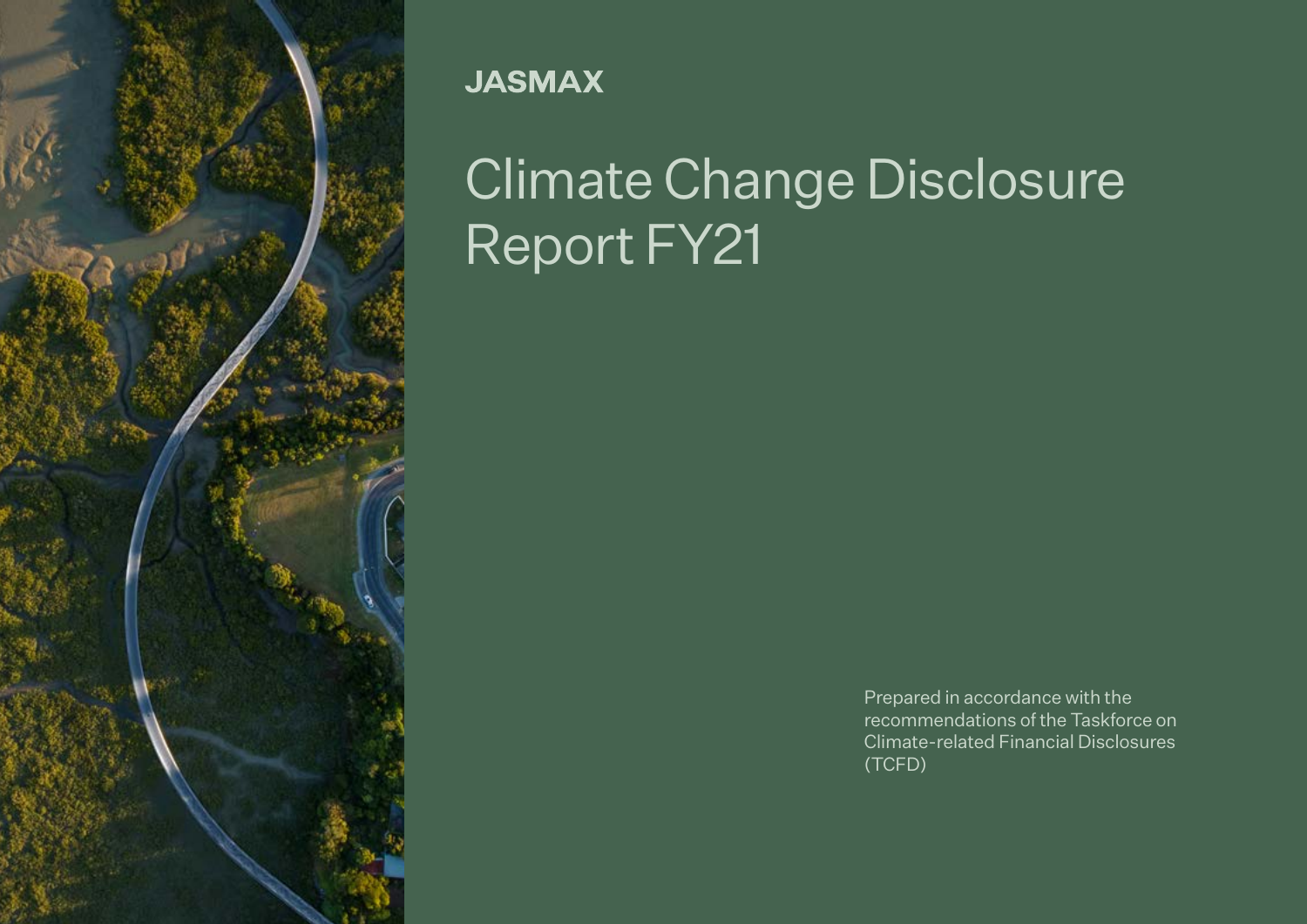#### TCFD Requirements

Describe the board's oversight of climaterelated risks and opportunities.

Describe management's role in assessing and managing climate-related risks and opportunities.

Governance The Jasmax manifesto states our aim "to produce work which is mutually beneficial to society and the environment". This shapes our approach to managing climate related risks and opportunities.

The Jasmax Executive Board is responsible for overseeing the management of risk including those related to climate change. The Board meets on a monthly basis and Jasmax's risk matrix and risk bow-tie are included in the management pack which forms part of the pre-read for that meeting. The Board schedule includes an annual formal review of the risk matrix and risk bow-tie to reflect material changes.

The Board is supported in the above by the Jasmax Knowledge and Innovation team (K&I). K&I are specialists in net zero carbon building design, building systems and products, and regenerative design.



### Case Study: Jasmax have been early adopters of climate related design principles

Te Kura Whare provides the centre of governance and meeting place for Ngāi Tūhoe in Taneatua, near Whakatane. Designed by Jasmax, and completed in 2014, it is one of only 15 certified Living Buildings in the world at the time of certification and is New Zealand's most advanced sustainable building.

# **JASMAX**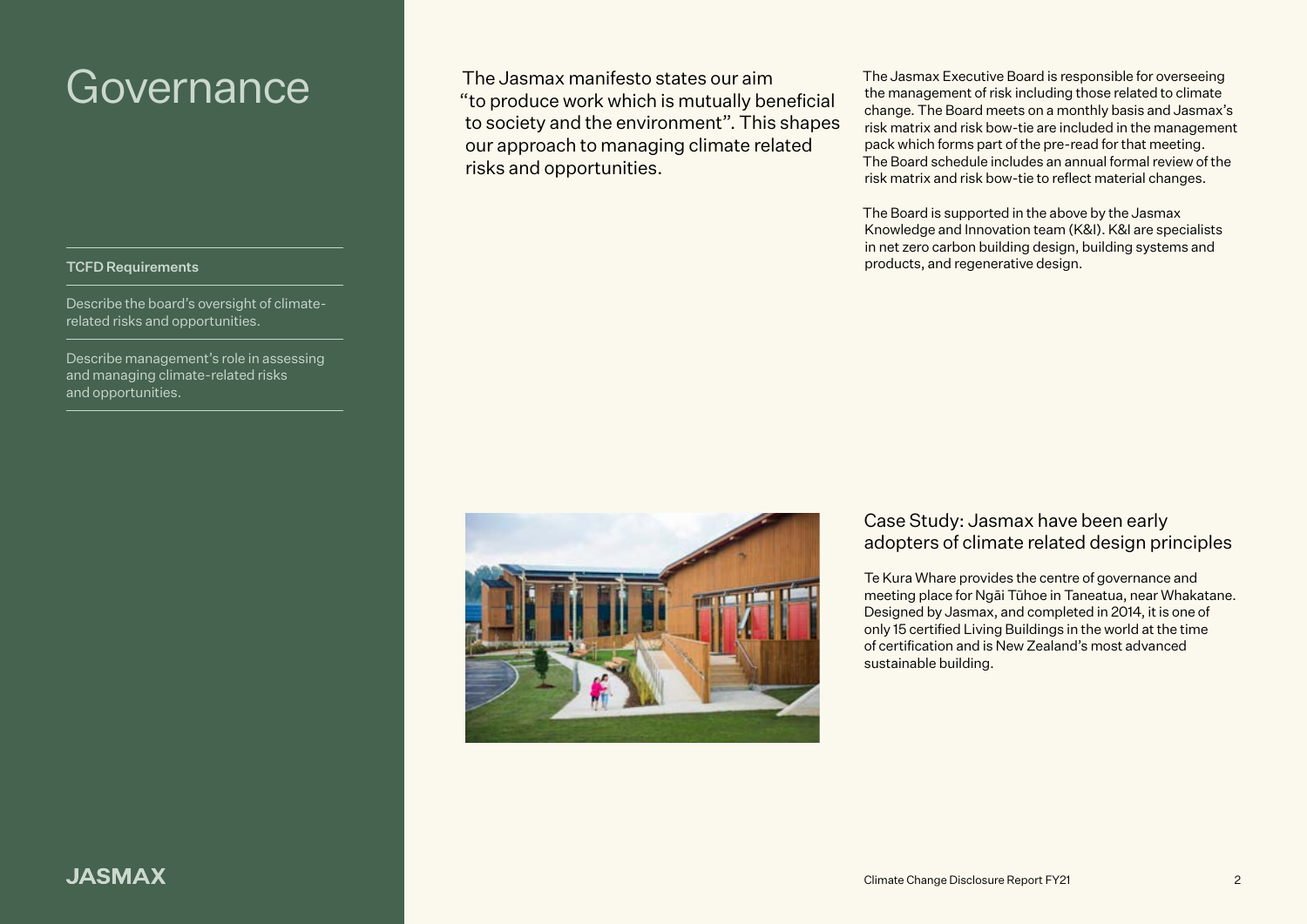# Risk Management

#### TCFD Requirements

Describe the organisation's processes for identifying and assessing climate-related risks.

Describe the organisation's processes for managing climate-related risks.

Describe how processes for identifying, assessing, and managing climate-related risks are integrated into the organisation's overall risk management.

The New Zealand Building Code requires the lifespan for new buildings to be 50 years. We note the urgency necessary to address climate change as established in the 2015 Paris Climate Accord and endorsed in industry leading advice from the Royal Institute of British Architecture (RIBA).

Specifically, we agree with RIBA that the climate risk arising from the building sector must be addressed by 2030, to meet the 2050 target of net zero carbon and that the time to act is now. For this reason, we identify the risk to the climate arising from our design activities as more or less immediate. We note legislative changes are also proposed to be implemented within a 2-4 year horizon.

The above fits with Jasmax's overall approach to risk, concentrating on a 3 year horizon. Jasmax categorises risks including climate change related risks as "not likely", "possible but not probable" and "probable" over the timeframe.

It also categorises risk by size of net income impact on Jasmax as "low < 250k", "medium 250k < 1,000k", and large "> 1,000k".

Risks are reviewed on an annual basis to ensure they reflect material changes in our knowledge, business strategy and operating environment.



**JASMAX**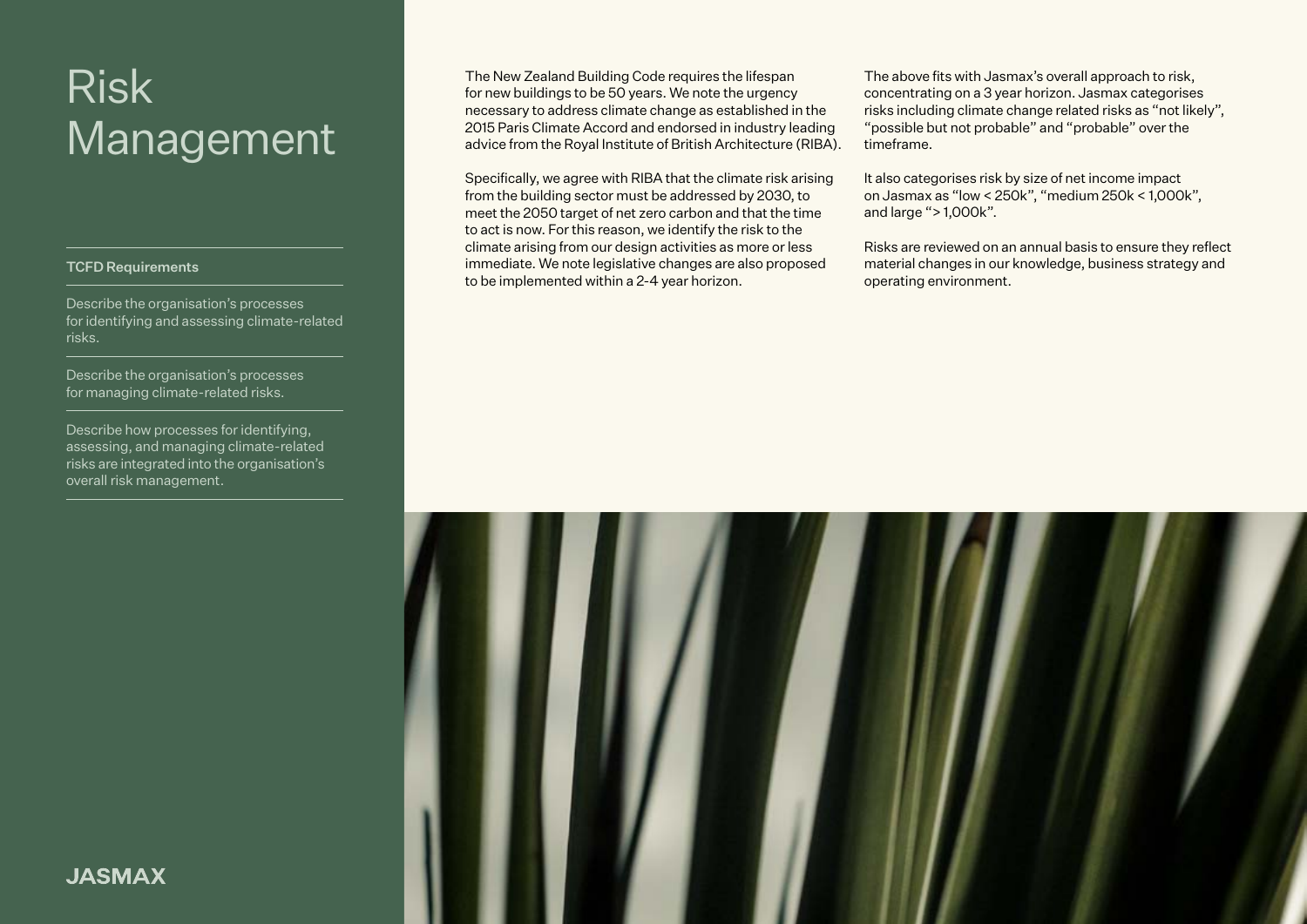# **Strategy**

#### TCFD Requirements

Describe the climate-related risks and opportunities the organisation has identified over the short, medium, and long term.

Describe the impact of climate-related risks and opportunities on the organisation's businesses, strategy, and financial planning.

Describe the resilience of the organisation's strategy, taking into consideration different climate-related scenarios, including a 2 °C or lower scenario.

The impacts of climate change on the New Zealand built environment will be significant over time. Currently, the Executive Board have identified the following climaterelated risks:

### Transition Risks

- More restrictive government policy settings including building height, building products, zoning etc.
- Carbon tariffs on imported building products.
- Changes to the building code resulting in increased compliance costs and design constraints including maximum height, carbon assessment, reuse and recycling of all build materials at the end of building life.
- A strong move from new-build to adaptive re-use. (Adaptive re-use refers to re-use and refurbishment of an existing building using its foundation and structure giving it a new lease of life instead of a complete demolish to build new.)
- Design for 150-200 year life span instead of 50-60 year life span.
- Limitations on our design solutions due to supply chain, capacity, and skills shortage issues as the industry gears up to new technologies and materials.
- Increased insurance costs. Potential for some areas to become uninsurable.

### Physical Risks

- More onerous building standards due to increased temperatures and the risk of extreme adverse weather events.
- Rising sea levels leading to retreat and re-configuration of existing cities.

We see equal **opportunity** in the above risks and as an organisation have strong resilience in the face of those risks, particularly in leveraging our knowledge and expertise in adaptive re-use of existing buildings, regenerative and low carbon design, and transport oriented development;

- Public transport oriented and regenerative city development.
- Design for a net zero carbon footprint of new build and adaptive re-use projects.
- Design for end-of-life deconstruction of buildings including reuse, recovery, recycling. Assist clients with Post Occupancy Evaluation to establish strategies to fine-tune their buildings for optimal energy use.
- Assist clients with Post Occupancy Evaluation to establish strategies to fine-tune their buildings for optimal energy use.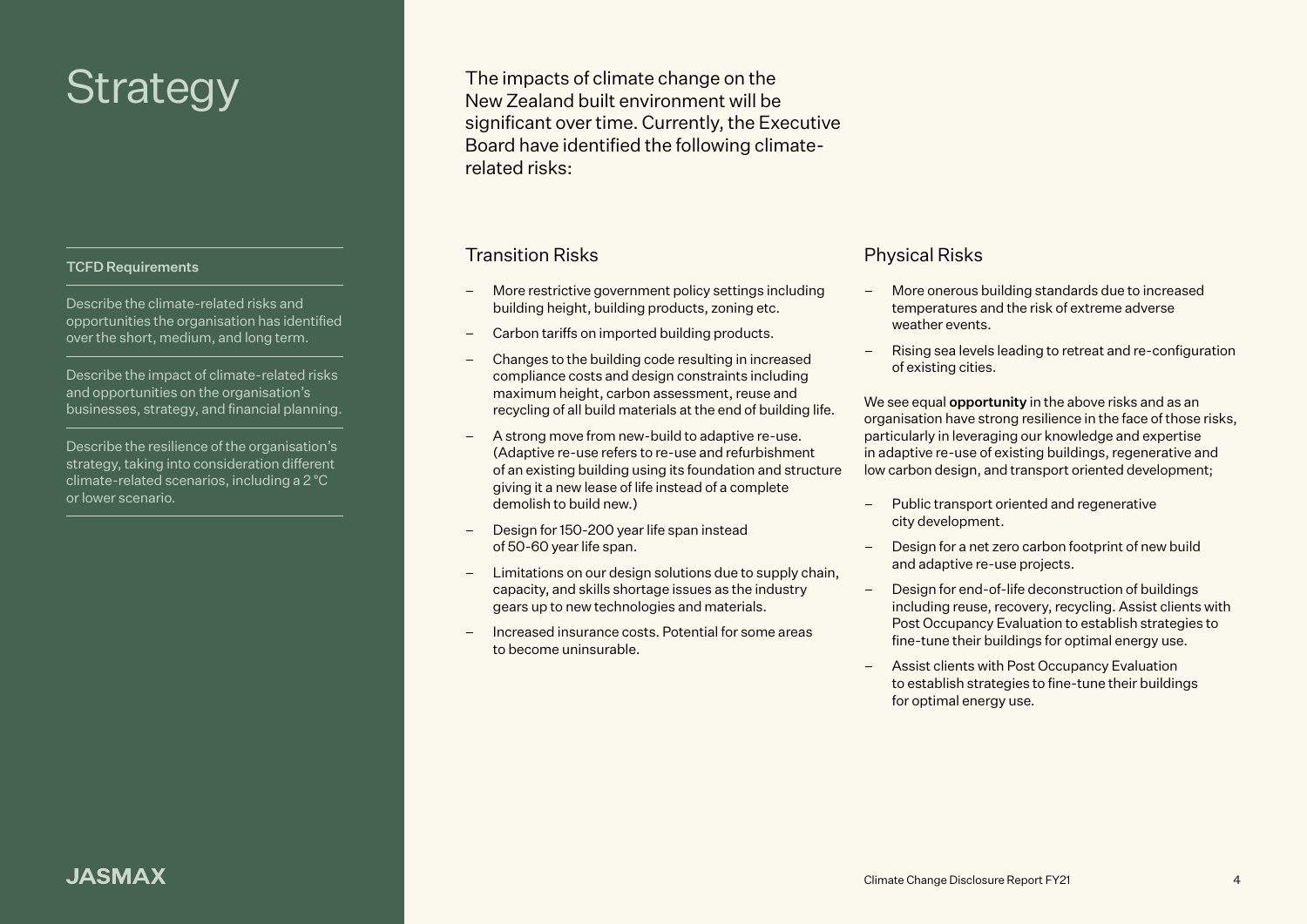# **Metrics** wiseres<br>& Targets

#### TCFD Requirements

Disclose the metrics used by the organisation to assess climate-related risks and opportunities in line with its strategy and risk management process.

Disclose Scope 1, Scope 2, and, if appropriate, Scope 3 greenhouse gas (GHG) emissions, and related risks.

Describe the targets used by the organisation to manage climate-related risks and opportunities and performance against targets.

Jasmax has an ISO 14001 certified environmental management system (EMS). We use the EMS to manage our environmental impacts through an annual reduction plan, taking action, measuring the change and incorporating the data into the next year's plan. As part of our EMS, Jasmax carbon footprint is expressed in tonnes of CO $_2$ e, including:

- Energy use in kWh per FTE and per m²
- Waste to landfill in kg per FTE
- Business travel

The Jasmax EMS also measures the number of project sustainability reviews completed during the design stage (an audited gate in our Project Quality Framework)

# 2020/21 Emissions

### Scope 1-3 – Excluding use of sold products

In the 2020-21 financial year (finishing March), Jasmax's emissions, as verified by Toitū Envirocare, were:

| Scope 1 | $0.0$ tCO <sub>2</sub> e <sup>*</sup>               |
|---------|-----------------------------------------------------|
| Scope 2 | 43.7 tCO <sub>2</sub> e<br>Mainly electricity usage |
| Scope 3 | 78.9 tCO <sub>2</sub> e<br>Mainly business travel   |

\*tCO<sub>2</sub>e = tonnes of CO<sub>2</sub> equivalent

Jasmax has committed to managing, reducing and offsetting Scope 1-3 emissions. Jasmax will be CarbonZero certified with Toitū Envirocare through offsetting the above total of 104.0 tCO $_2$ e with a combination of New Zealand native forest regeneration and reputable international credits with both immediate social benefit and environmental impact. Jasmax will aim to prepurchase NZ credits to get to 50/50 for the next reporting period.

#### Scope 3 – Use of sold products

Part of the full Scope 3 definition is "use of sold products". We believe both embodied carbon and operational carbon of the buildings we design fall under this scope. While we do not report these under the Scope 3 number above and while we do not measure these currently for all buildings we design, we have set ourselves ambitious targets to reach net zero carbon design by 2030.

The building sector is currently responsible for around 20% of New Zealand's carbon emissions. For the building sector to get to net zero emissions by 2050, new buildings need to be at net zero emissions by 2030. Industry bodies around the world are developing targets to reduce carbon emissions. The Royal Institute of British Architecture Sustainable Outcomes Guide has set targets to reach net zero carbon design by 2030.

Jasmax has reviewed these targets against NZ conditions, and even though the embodied carbon target is harder to achieve in NZ, Jasmax have adopted the RIBA's ambitious 2030 targets.

We know large amounts of embodied carbon are emitted before buildings are occupied and this is contributing to the climate emergency now. Reducing embodied carbon is proving more significant than operational carbon in New Zealand. With our long history of developing sustainable, low energy buildings, we are very close to achieving 2030 carbon targets. Three current Jasmax projects have achieved the 2030 target for net zero embodied carbon and are close to achieving net zero operational carbon and energy.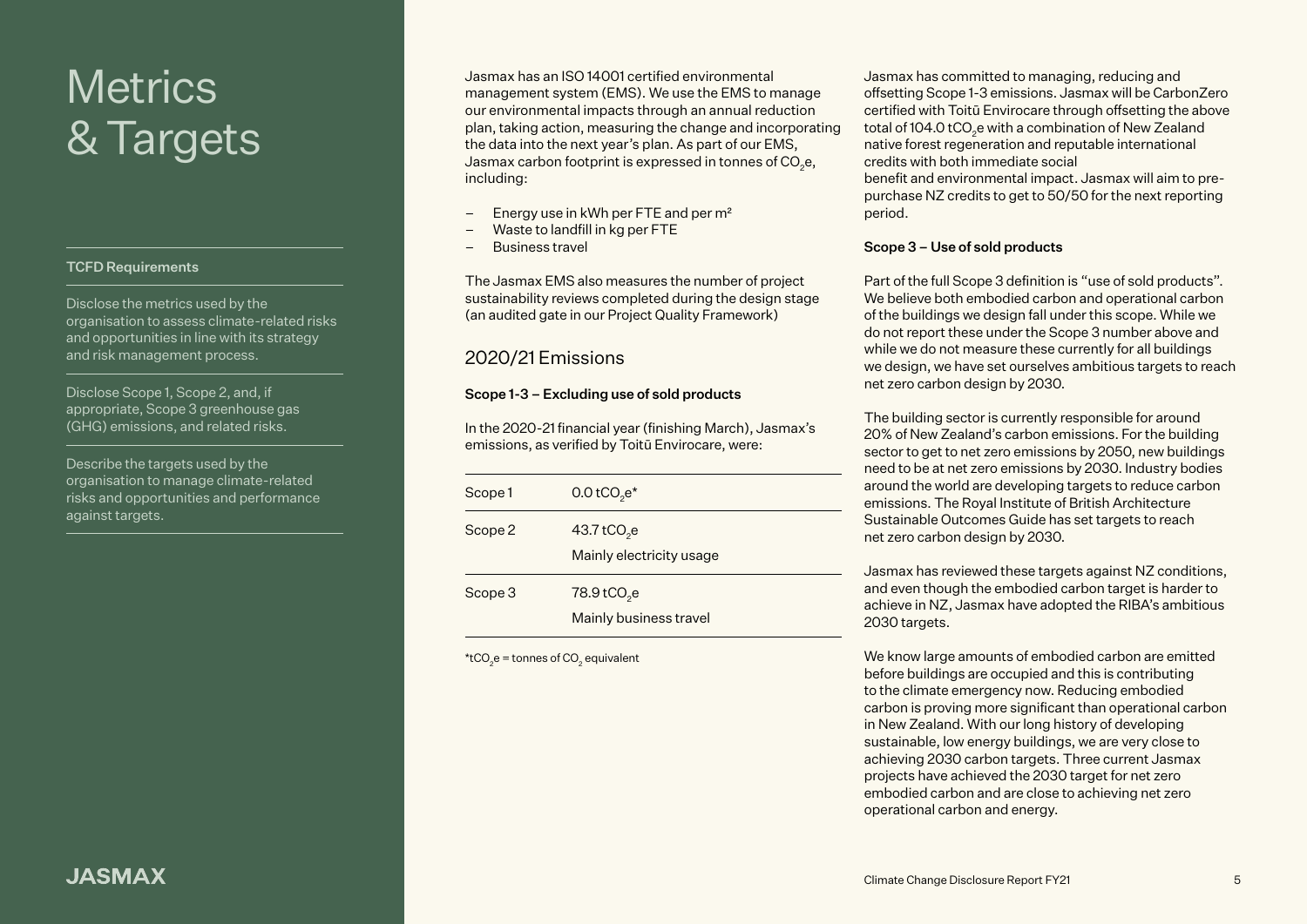| <b>Metrics</b>                                                                                                          | <b>New NZ Building</b><br>Average | 2025 Target<br>Average | 2030 Target<br>Average |
|-------------------------------------------------------------------------------------------------------------------------|-----------------------------------|------------------------|------------------------|
| <b>Operational Energy (Annual)</b><br>kW.hr/m <sup>2</sup> /year<br><b>LCA Module B6</b>                                | 180                               | 60                     | 55                     |
| <b>Operational Carbon *Estimated</b><br>kgCO <sub>e</sub> /m <sup>2</sup><br>60 Year Life cycle;<br>LCA Modules B6 & B7 | 3580                              | 600                    | -500                   |
| <b>Embodied Carbon</b><br>kgCO <sub>2</sub> e/m <sup>2</sup><br>60 Year Life cycle;<br>LCA Modules A, B1-B4, C, D       | 980                               | 600                    | -500                   |

Assessed against international average for new buildings with data supplied by eTool. Targets per RIBA Sustainable Outcomes Guide.

# 2021/22 Targets

### Scope 1-3 – Excluding use of sold products

In the 2021-22 financial year (finishing March), Jasmax set the following emissions targets:

| Scope 1 | 0.0 tCO <sub>2</sub> e                              |
|---------|-----------------------------------------------------|
| Scope 2 | 45.0 tCO <sub>2</sub> e<br>Mainly electricity usage |
| Scope 3 | 82.0 tCO <sub>2</sub> e<br>Mainly business travel   |

#### Scope 3 – Use of sold products

| Scope 3 |     | 4-5 Jasmax sponsored eTool<br>(or equivalent) building reviews            |
|---------|-----|---------------------------------------------------------------------------|
|         | $-$ | 4-5 additional client sponsored eTool<br>(or equivalent) building reviews |

Jasmax are committed to continued CarbonZero certification with Toitū Envirocare and will offset our actual emissions for the 2021-2022 financial year once the measurement and audit is complete.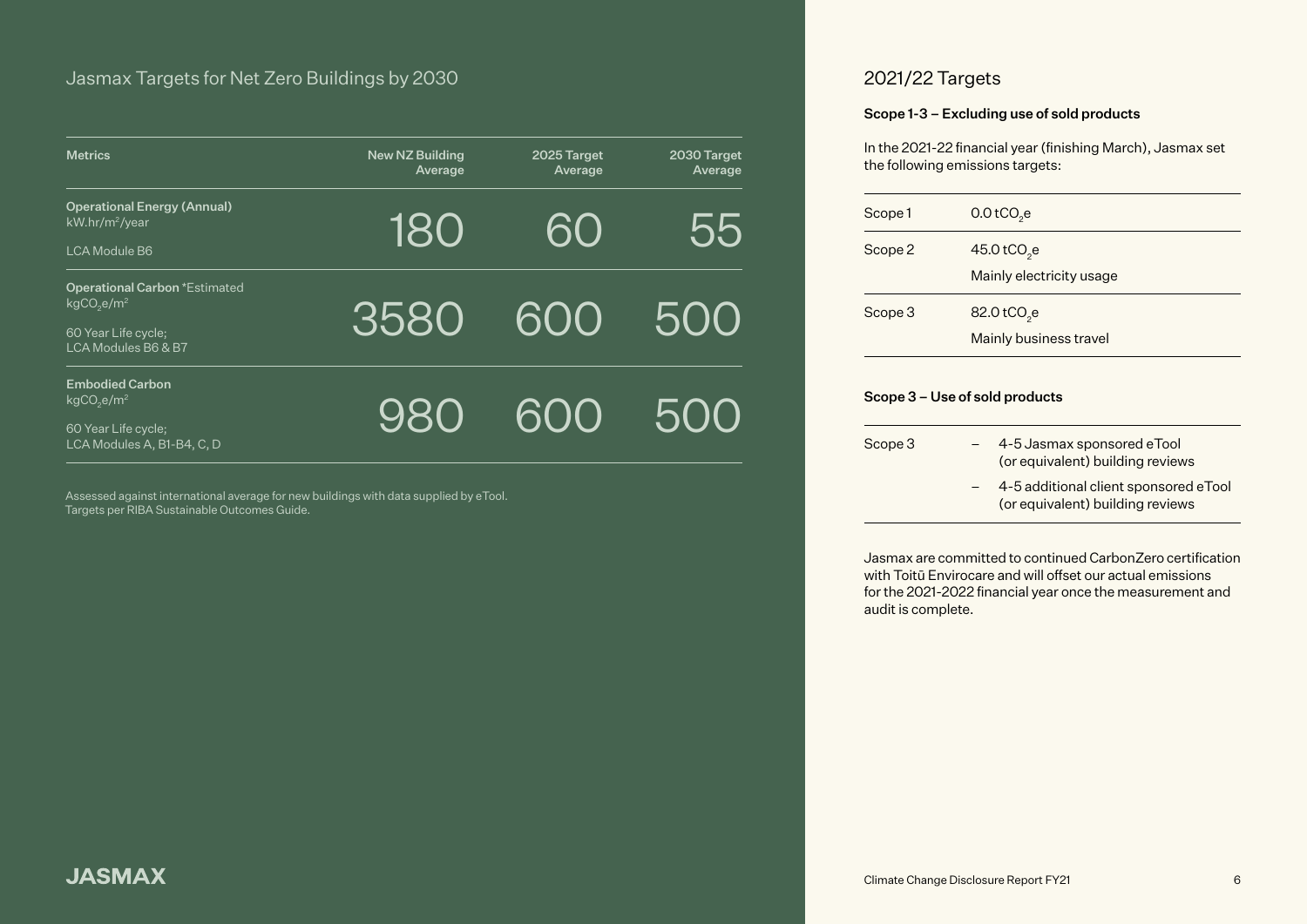

# Case Study: A1 Building

A1 meets the Jasmax 2030 target for Embodied Carbon through a combination of adaptive reuse and an innovative post tensioned timber structural system which can be dismantled and the components reused at the end of the building's life. A dramatic 4 storey timber atrium connects a new 5000m2 4 storey engineered timber building to an upgraded and adapted existing 4 storey 5000m2 steel and concrete structure.

- Exterior glazing is oriented to the south and east to minimise the solar heat load on the new building. This results in ultra low energy demand for cooling.
- A1 will meet its net zero operational carbon target of 500 kgCO<sub>2</sub>/m<sup>2</sup> through building tuning over its first years of operation.

# Carbon Data for A1 Building

| <b>Metrics</b>      | <b>AUT A1 Building</b> | 2030 Target<br>Average |
|---------------------|------------------------|------------------------|
| Operational Carbon* |                        |                        |

Operational Carbon\* kgCO<sub>2</sub>e/m<sup>2</sup>

550 500

60 Year Life cycle; LCA Modules B6 & B7

Embodied Carbon kgCO<sub>2</sub>e/m<sup>2</sup>

60 Year Life cycle; LCA Modules A, B1-B4, C, D 482 500

\*Estimated

Assessed against international average for new buildings with data supplied by eTool. Targets per RIBA Sustainable Outcomes Guide.